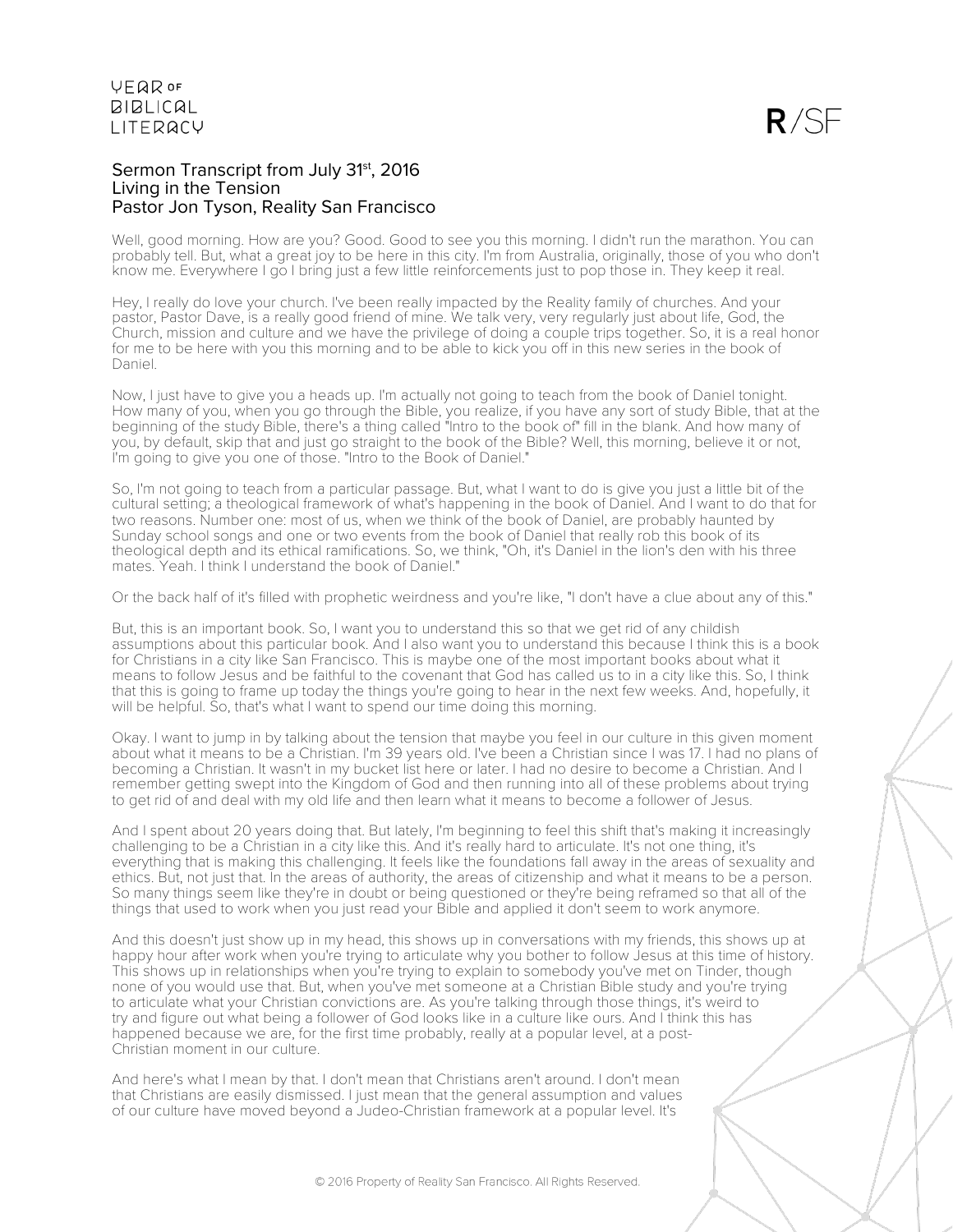

been like that for decades at an elite, educational level. But now, the typical seven-year-old growing up is at that place where God and the Christian worldview seems like it's easily dismissed.

So, how do you be a Christian in a post-Christian context? How do you have a framework and understanding that enables you to participate in a winsome and beautiful and compelling manner in a larger culture when they've said, "We're behind that. We don't need that. Leave it out of our future."

Now, some people think I'm exaggerating. But, I came across this article. It's called "Googling for God." And they had a few interesting insights here, because the future of the world is through search engines and search optimization. Kids are figuring sex education out online. You've seen the ads for Google. But, this is what I've said. I thought this was fascinating. This was from the New York Times:

"It's been a bad decade for God. At least so far. Despite the rising popularity of Pope Francis, who was elected in 2013, Google searches for churches are 15% lower in the first half of this decade than they were during the last half of the previous one. Searches questioning God's existence are up. Many behaviors that supposedly oppose have skyrocketed. Porn searches are up 83%. For heroin, it's 32%. How are the Ten Commandments doing? Not well. Love thy neighbor is the most common search with the word 'neighbor,' but, right behind it, number two, is 'neighbor porn.'

"The top Google search including the word 'god' is 'God of War,' a video game with more than 700,000 searches per year. The number one search that includes 'how to' and 'Wal-Mart' is 'how to steal from Wal-Mart,' beating out questions related to 'coupons,' 'price matching,' and 'applying for a job.'"

So, it does appear that, at a popular level, in a general sense, we are in a post-Christian moment where trying to follow Jesus, trying to be faithful to God's Word is very, very challenging. And we have experienced a major shift in our culture. And I think it's important to understand what that is. Because, if you can't name something you can't respond to it. If all you have is symptoms without a diagnosis, you have illness but not hope of treatment.

So, Charles Taylor, who's a Catholic sociologist, has written a lot about the secularization of our culture. And he says, "We have moved into, at a popular level, something called 'The Age of authenticity.'"

The Age of Authenticity. And this is what you're feeling when you're trying to communicate with your friends; when you're trying to articulate why you believe what you believe and why your faith still matters to you. You are interacting in a framework where, for you, Jesus is Lord. But, for everybody else, authenticity is Lord. This is how he articulates it talking about the Age of Authenticity:

"I'm in the understanding of life, which emerges with a romantic expressivism of the late 18th century, that each one of us has his or her or their own way of realizing our humanity and that it's important to find a live out one's own as against surrendering to a conformity with a model imposed on us from outside by society or the previous generation or religious or political authority."

So, we live in a culture that is defined by, at a popular level, freedom from almost everything. So, these are the things he lists out: freedom from outside. This is a tectonic shift in an understand of what the good life was about. Dating back centuries and centuries, but probably popularized by the Greeks, was the concept of virtues, and the goal of life was to conform your internal disordered desires to an external set of virtues that have been tested culturally that enabled a culture to live.

So, the typical person growing up, it didn't matter what was in them, there was these beautiful virtues. Cardinal virtues. And these were things that you were to live into. But now, we don't want any of those things. So, the goal of human life is not an inward conformity to external norms, it is rejecting any external norm and then using the culture as a blank canvas to express yourself. He says we're also free to express ourselves and we are free from society. Which means nobody in our culture, no government, nobody else, has the right to tell us how to live. So, things like popular ethics or popular narratives or popular understandings are irrelevant. "Society has to bend to my will. I don't bend to society's."

The third thing: free from religion. Any sort of dogmatic truth claims have been reframed as oppressive and often those that victimize others. So, we're free from religion. We're free from the previous generation. We have a fundamental disconnect from previous generations, which gives you this intoxicating lie that the universe started when you were born; that there was nobody before you; that you're not on the receiving end of a ton of privilege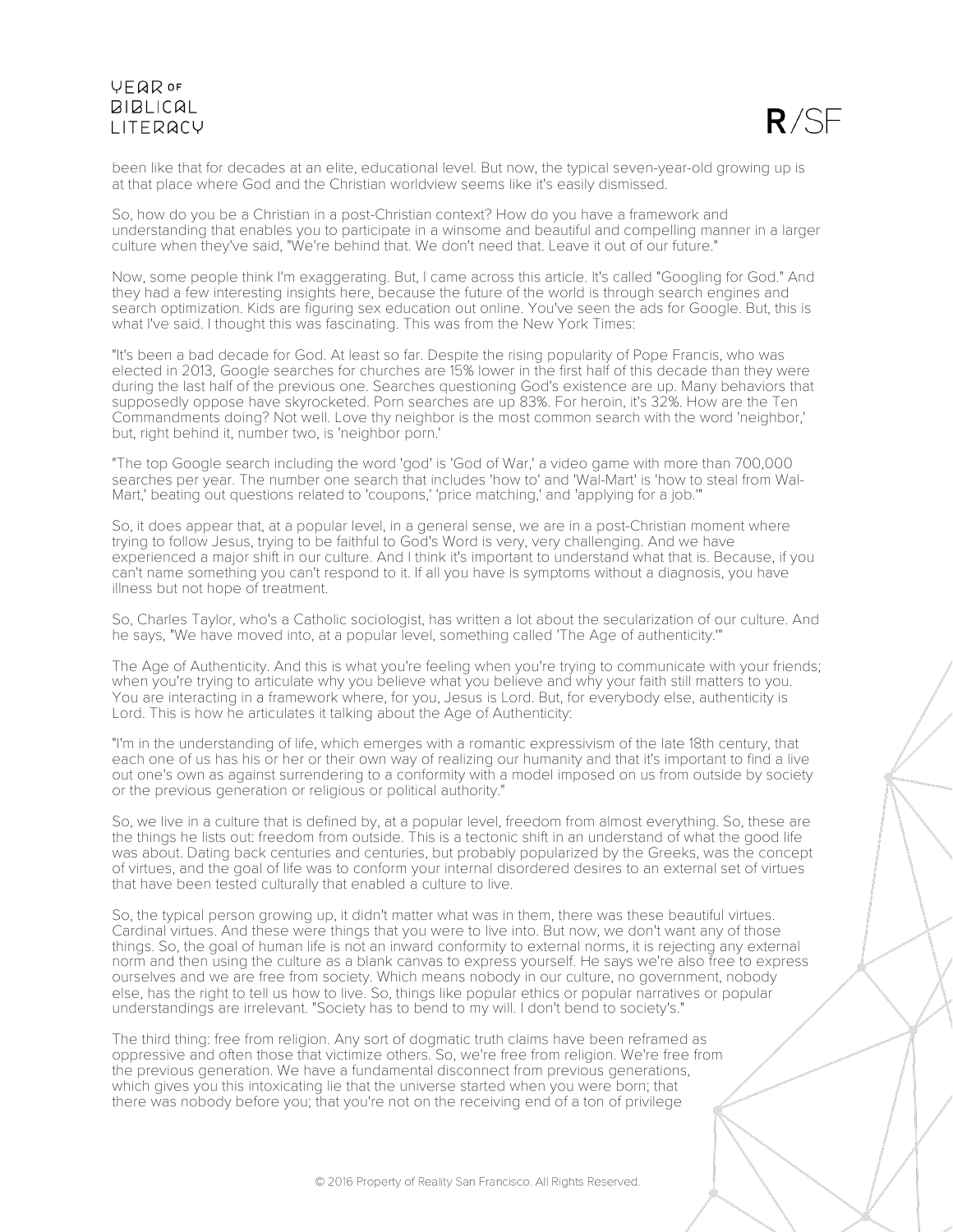

and opportunity; that it's yours and you're entitled to it.

Lastly, we're free from authority, which means it's the individual against everything else. So, as a result, we live in a culture where when you are trying to tell everybody the goal of your life is to take all of these areas of your life and submit them to the Lordship of Jesus, they don't have a plausibility structure for how that would even happen when the whole of life is freedom from claims of a person like Jesus. So, there's a deep conflict. Jesus is Lord of all versus nobody has the right to be lord of anything but me. I am lord versus Jesus is Lord, and there's a cultural tension between these two things.

Do you feel that? Do you feel that in your own heart? Do you feel internally torn? This seductive, compelling narrative that's coming at us from every conceivable cultural angle? But also, we feel it when we're trying to share the Gospel or talk about our faith with our friends. They just don't have the framework. If the goal is to throw off any sort of authority and be your authentic self, the concept of "self-denial" seems like spiritual insanity.

How did this happen? How did this happen? There's a political theory called the "Overton Window." It's the Overton theory of cultural influence. I'm only saying this just to explain how this has happened to us. Look, I'm not a conspiracy theorist person. I don't think the government is intelligent enough for a universal conspiracy. But, I do think that this has happened.

So, the Overton window basically goes like this: "We've got a new vision. We have a vision for 'The Age of Authenticity' being the dominant cultural narrative. So, we have this vision of what it wants to be. It's a new idea and we're trying to push it to becoming a reality."

So, it basically works like this: someone comes along and they put forth an idea that just seems unthinkable. Do you remember Leave It to Beaver? I've never seen any of it. Maybe the Wonder Years. I don't know what your framework is or what "long ago" was for you. But, the typical family back then, you would look at that and there would be no conceivable way that what's happening in our culture could happen. Imagine trying to write a modern TV script and inserting it into the middle of an episode of the Wonder Years. It's just like there's no way that this is ever going to happen.

So, that's unthinkable. And then people keep pushing and then what's unthinkable becomes radical and then what's radical becomes acceptable and what's acceptable, at some point, with enough argumentation, becomes sensible. And what's sensible ultimately becomes popular and what's popular is ultimately regulated and what's regulated ultimately becomes history. So, in a generation, you can move from one vision of life to another vision of life and you're barely even aware that this has happened.

Now, in your mind you're probably thinking, "Yeah. I can see that happening in a particular area." But, it's not one area. It's every area that this has happened. And so, as a result, our ideas just don't have a place. They fit in the culture that has accelerated away from a Christian foundation. So, what's the result of this? Well, I think there's several things that have happened to people like you and I, who are trying to follow Jesus in a culture like this.

The first thing: we've been pushed from the center to the fringe. From the center to the fringe. This is not expressed like that. Nobody's like, "Get those Christians out of here," because that would be intolerant. But, it's basically put forth like this: "It's okay for you to have a faith, but it's private."

America's a schizophrenic country. I'm an American citizen, by the way, so I can critique it now. By choice. But, America is so bizarre because nobody wants anybody's personal faith to impact public policy. Yet, every political candidate is still asked about their personal relationship with Jesus Christ. What the heck is that? It is so bizarre because, if anybody was like, "Hey, what's your vision for the future?"

"Well, I've been reading the Sermon on the Mount and I'd like to start with the beatitudes."

People would be like, "Shut up. That's not going to work."

So, we love private faith, but nothing that impacts publicly. So, faith has been shift to the realm of the private and it's been pushed away from the center to the fringe. Secondly, it's been moved from being perceived as strange, maybe even compelling and different, to being seen as a threat. It's like when Christians show up, nobody's like, "Oh, thank God the Christians are here. They're gracious, kind, they serve the poor, they're good for the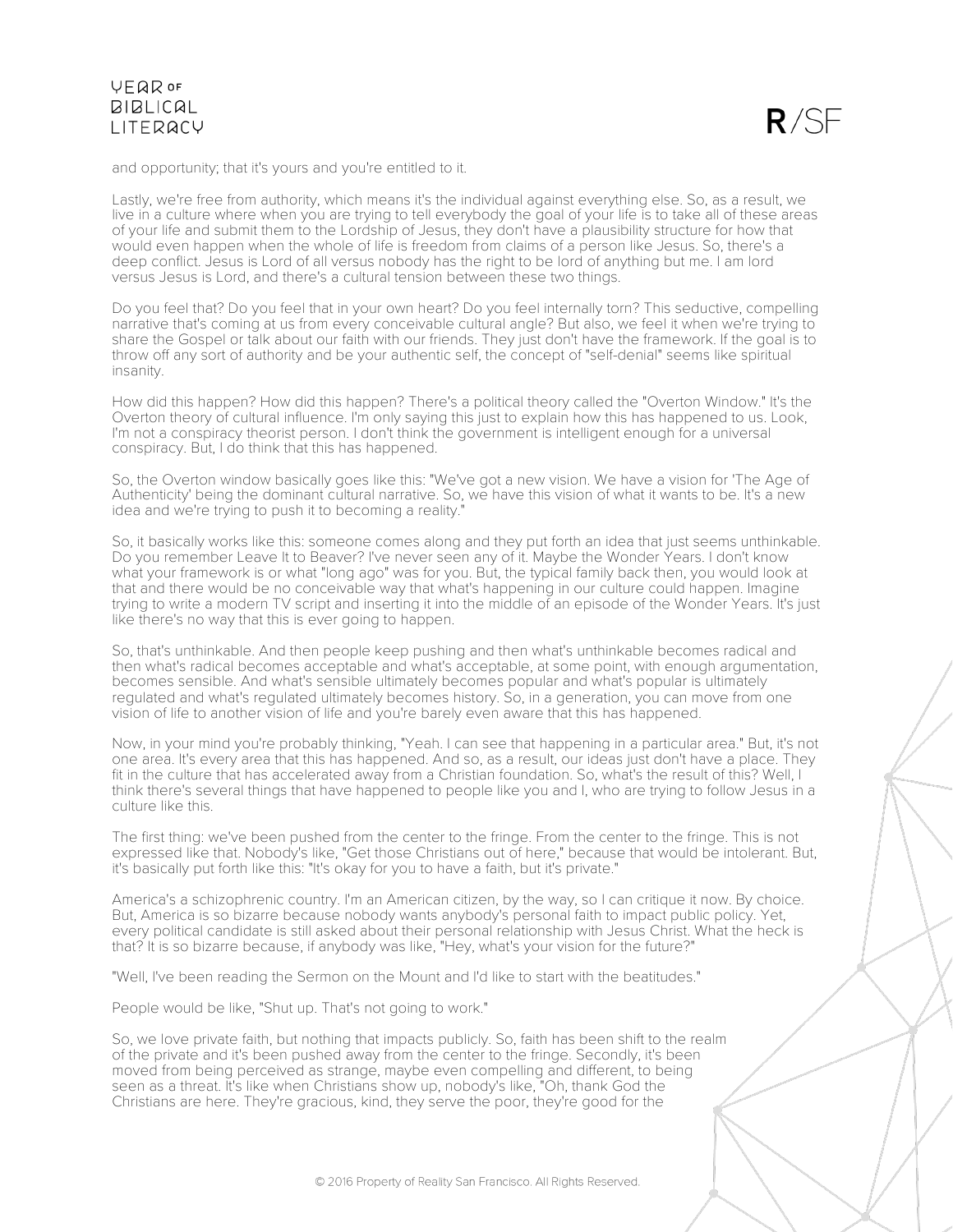# $R/SF$

#### city."

People probably think, "Oh, here come the Christians."

This is a little bit more of the vision of what's going to happen. People are worried that if Christians get cultural power they're going to take away the gay community's rights, they're going to institute a Christian version of Sharia law, that we're going to destroy culture, that we're bad for the city.

Gabe Lyons released a book recently called "Good Faith" where they said that Christianity is now perceived as two things at the same time: irrelevant and extreme. See, the typical person, when they see you, they'll think, "They're totally extreme and what they're extreme about is completely irrelevant to my life."

These are challenging words to describe our faith. So, we're moving from being seen as strange to being seen as a threat to our culture. And lastly, from control to penalization. So, we've gone from controlling much of the legislation of this country – at least from a moral framework – and now anybody who holds those same convictions is often penalized and pushed out in many ways. So, the result of these shifts is that we've moved from being a moral majority to a shrinking minority. Now, I have friends in other places of the country like Kentucky and Atlanta, and they say, "What are you talking about?"

I'm like, "You've never visited San Francisco and you don't live in New York."

Because, in many ways, particularly the city center, this is true. This is true. People are terrified. People know that if they're public about their faith, HR will come down like a hammer in their environment. People are worried that if it gets out they could be passed over for jobs or perceived as different. So, what's our response to this? What's your response to this? Well it's been my experience that Christians tend to have four gut reactions to a culture that embodies the Age of Authenticity.

The first reaction is a reaction of fear. You don't see these among too many young people, but you see this amongst middle-aged and older folks. It's a reaction of fear and it's like, "Look what's happening to this culture. Oh my gosh. The anti-Christ is coming. The end is near. Look at what's happening to blah, blah, blah."

That's a narrative dominated by fear. But, I don't think this is an appropriate narrative because it has a false assumption. Here's the assumption: Christians have to be popular and in power for the Church to thrive. That's a false assumption. The second gut reaction is a reaction of self-preservation. How do we bundle up and get around with one another and preserve whatever rights we have left? So, fear is translated into a grasping for power and for rights. Now, I'm not saying religious rights are unimportant. I think they are fundamental human rights. But, if I could think of two narratives that are the least compelling narratives for our world, they are fear and self-preservation.

And yet, these have been many people's gut reaction, particularly middle-aged and older folks. Younger folks, their reaction's been a little different. Their reaction is compromise and syncretism. Compromise is basically saying, "Hey look, man. The world's a different place now. I don't know about you, but we need to reinterpret the Scriptures and God's expectations through the lens of our culture."

So, we reverse the authority structure. Instead of saying "here's what God's Word says" we say "here's what our culture says" and we try and fit God's Word into it. The only problem is, when you remove the authority of Scripture, it just doesn't make sense anymore because you remove it from its source of power, which is God Himself. And then you're left with this awkward set of morals that you sort of live by, but don't work. And I see this a lot with compromise. If you compromise on Biblical standards, you'll never fully enjoy it, because the Holy Spirit will be in you and He's jealous. So, you will never be able to enjoy sin and you'll never be able to enjoy church. You'll live in this horrible place.

The solution for that is repentance. There'll be an opportunity for that at the end of the service. And then, lastly, syncretism. Which, basically, you end up with some sort of folk religion which is just like a mashup of God concepts and little snippets of Jesus teachings and they're put together in some palatable form which is basically easily dismissed by everybody else.

Fear, self-preservation, compromise or syncretism. Is there a better response? Is there a better response? Is there a better way to respond to the times of history that we live in? Well, I'd like to put forth that there is and I'd like to introduce a phrase. I'm sure you've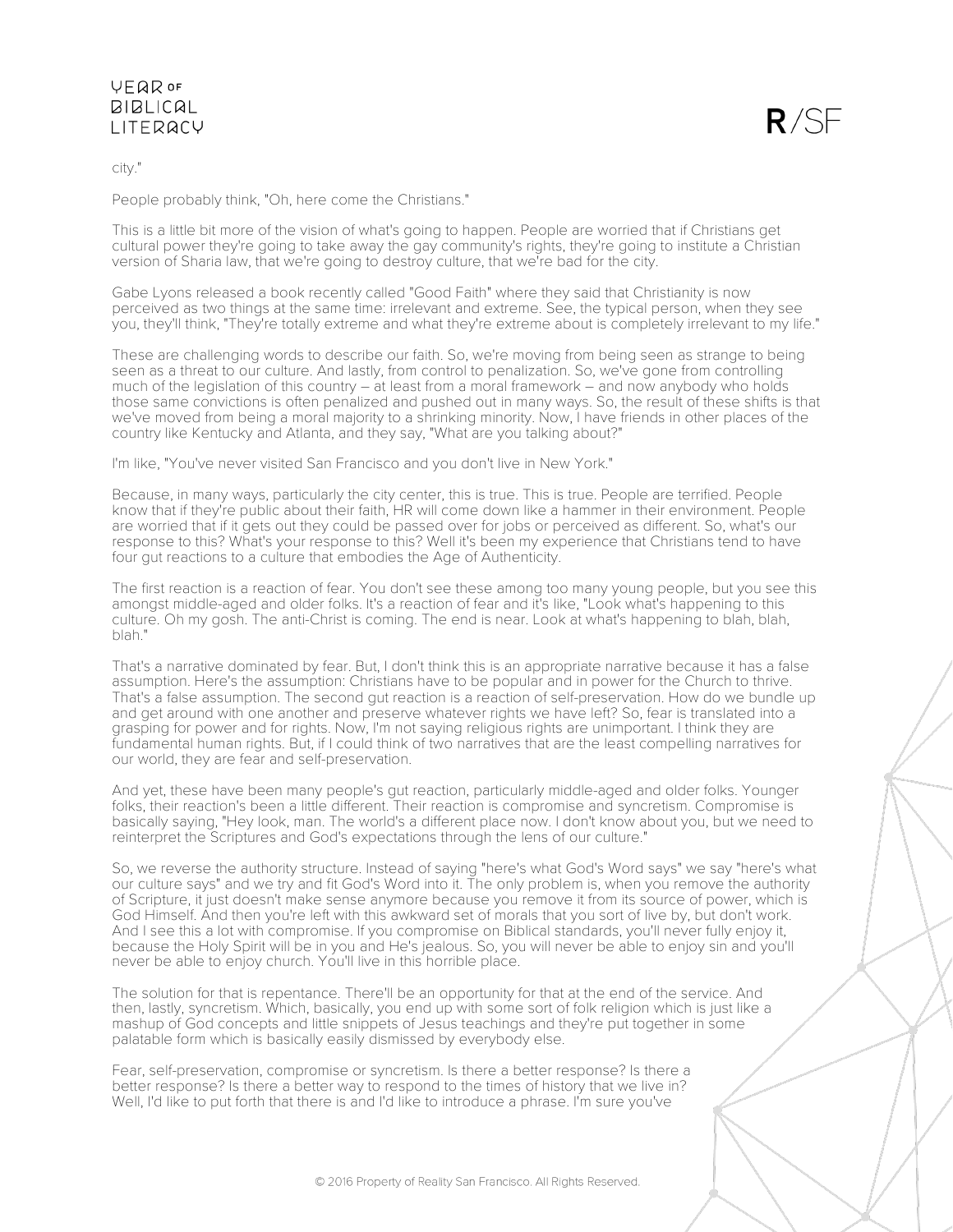$R/SE$ 

talked about it before, but it's going to play itself out over the next couple of series, and it's the concept of becoming a creative minority. A creative minority.

This is what you see in the book of Daniel. The context of the book of Daniel – you want to talk about cultural disorientation, they went from living in Jerusalem observing temple worship in the Kingdom of God to being dragged into the courts of Nebuchadnezzar where they were educated, basically brainwashed, for years in the literature and language of the Babylonians. Have you ever studied Babylonian literature? Have you ever studied the Enuma Elis? Perhaps in a college course on the side?

What this cultural narrative was and what their story was could not be any more opposed to what the children of God were taught. And yet they found a way, in a hostile culture, not only to live, but to thrive as the people of God. Their identity, their posture wasn't fear, it wasn't syncretism, it wasn't compromise and it wasn't control. Their approach was becoming a creative minority. So, what is a creative minority? I want to give you my definition of it. A creative minority is a Christian community in a web of stubbornly loyal relationships, knotted together in a living network of persons in a complex and challenging cultural setting who are committed to practicing the way of Jesus to gether for the renewal of the world.

Did you get that? One more time. A creative minority is a Christian community in a web of stubbornly loyal relationships, knotted together in a living network of persons in a complex and challenging cultural setting who are committed to practicing the way of Jesus together for the renewal of the world.

This is the opportunity. This is what we saw with Daniel; their faithfulness to Yahweh. And this is the opportunity before us. But, this means we're going to live in a tension. We're going to live in tension with our culture and we're going to live in tension with our faith. We have to make these things come together. Chief Rabbi, Jonathan Sacks, who, as far as I know, is the person who coined this phrase, he says this:

"To become a creative minority is not easy, because it involves maintaining strong links with the outside world while staying true to your faith. Seeking not merely to keep the sacred flame burning, but also to transform the larger society of which you are a part. This is a demanding and a risk-laden choice."

The tension between faithfulness and the tension between influence. So, this means that, when we're trying to figure out "who am I as a follower of Jesus" in a city like San Francisco, we have to give ourselves or we have to have a new understanding about our cultural identity. We need to name it, we need to own it and we need to internalize it. We have to have a vision, not of those in power, but we have to take the posture of those who are living as those who are in exile. I've got a slide here, if we can put that slide up, about the tension of living between these two things.

Syncretism says we're living only for what's presently available and accessible. Separatism says that you withdraw from culture and wait for another world. But, our call is to live fully present, here and now, while we long for another kingdom. This is the tension that a creative minority lives and works in, and this is what we see all through the book of Daniel. Now, I mentioned earlier that I actually think that this is good news for the Church. A loss of cultural power gets the Church out of its lazy and assumptive mode. The dross is burned out through persecution and hardship. When we're challenged, all of our assumptions about power and about discipleship and about Jesus' vision of ethics and morality, these things are pushed to their conclusion. And, as a result, the Church becomes more potent, more powerful and more beautiful rather than more hypocritical, more judgmental and more lukewarm.

The reason I think this is that, when you talk about being a creative minority, we can be mentored by redemptive history. We don't have to start now. We can look back at the thousands of years of people who have faithfully followed the way of God and lived as a creative minority. I want to give you a few examples. First slide here, this is a picture of Caesar Augustus. I was in Rome recently and had the privilege of – I don't know if you've ever been to Rome, but they've got the Palatine Hill, which is where all the Caesars lived. They've recently opened Caesar Augustus' house; the ruins. So, you can go in there and you can see where Caesar Augustus brought the Pax Romana. An incredible emperor in many, many ways.

I read a biography about his life and some of the cool things that he did. Absolutely incredible. And then, an hour later, I'm in the Mamertine Prison, which is where Peter and the Apostle Paul were before they were crucified. And I remember sitting there thinking, "I was just in Caesar's house and now I'm where Paul wrote some of the prison epistles."

And I thought, "Would you have ever bet that this guy in this prison would have eroded,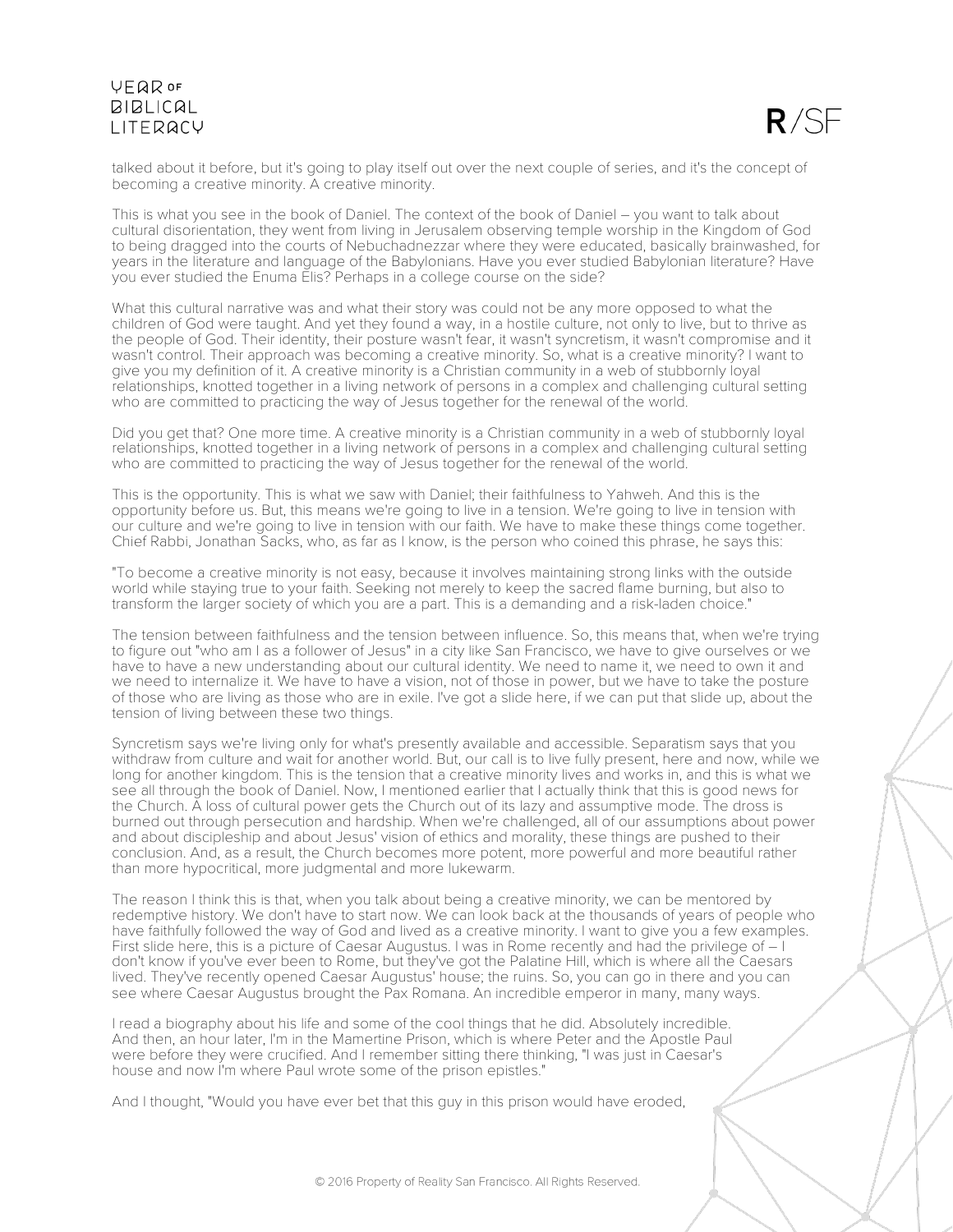

through love, the empire of that guy on the hill?"

You never would have bet on that. And yet, that's what happened. Paul says, "The Word of God is not chained," though he's chained to a little post. "The Word of God is free and it's doing its work." We don't need cultural power for the Gospel to be affective. But, we need to be a creative minority.

Second example. This is William Wilberforce. Most of us love William Wilberforce as an abolitionist, and he's gotten more popular as of late because of the issue of human slavery that we're facing. But, do you know when he went in to deal with this issue, do you know how hated he was? They said, "If you get rid of slavery, you're going to bankrupt the British empire."

Slavery and the slave trade was baked into almost every industry. The economy was built on it. And he said, "I don't care. There's a call of God. People are made in the image of God. There's a way that we should live and I'm going to use whatever influence I have."

And he was hated. He had a couple of nervous breakdowns. But, by the end of his life, history will look back and record that a tiny group of friends living in the Clapham Sect, as a creative minority living in the tension of their culture and faithfulness to God, were able to exert redemptive influence in a way that brought the issue of slavery to its knees.

What about China? You look at China. Mao Tse-tung brought in his Red Revolution. Millions of people were killed. The Church, the expelled all of the Christian missionaries and the thought was the Church would die. Have you been to China lately? What is happening in the underground Church in China is breathtaking. They're almost at a cultural tipping point, and you can go to places all over China and you will see these Christians. They don't have cultural power, but they're a creative minority and they're living true and they haven't compromised and, as a result, their numbers are increasing. They're having a powerful impact.

What about someone like Hitler? And what I want you to do as I'm going through this is imagine you're there in that moment. Imagine going to one of Hitler's giant rallies. Imagine what it would've been like. Have you ever been to a rally here in San Francisco and you're like, "Oh, gosh. I hope someone doesn't throw a punch," because it's like a tinder box. Imagine being at one of Hitler's rallies and then imagine being a pretty inconsequential PhD student and this guy ends up dying, being hung, in a very, very low-level Nazi camp. When people look back on World War II, who's the hero and who's the villain? Somebody who died as a martyr for their faith with a tiny little group called "The Confessing Church," absolutely committed to purity, absolutely committed to discipleship, functioning as a creative minority. Years later history will record that Bonhoeffer was the hero and that Hitler was the villain.

What about something like communism? You talk about another ideology with all of its power. And yet you look at the wall of communism and the movement of God's people bringing down the walls of communism through prayer. You look at the fall of the Berlin Wall. One of the major events. It happened when I was in the seventh grade. And I remember my parents saying to me that communism has fallen. I didn't quite grasp it. But now, I look back and I go, "What an amazing event."

Those Christians in the underground Church thriving when they come out. Or the ultimate example: the early Church. Here's an example. This is some graffiti that was found. You may be saying, "Well, what is that? That looks like a picture of a donkey on a cross."

That's correct. This is graffiti on the streets of the Roman empire that says, "Worshipping your God who is an ass."

This is the vision. This is how Christians were perceived. They were mocked and they were laughed at. The cross was the ultimate point of political failure. It's the modern equivalent of lethal injection or the electric chair. And yet, this tiny little group of Christians, only 120 people on the day of Pentecost, acting as a creative minority in the Roman empire, 300 years later the Roman empire was confessing that Jesus is Lord.

To give you an equivalent, I want you to imagine that somewhere in Puerto Rico, a guy is put to death by electric chair who claimed to be God and, 300 years later, his religion being the official religion of the United States of America. Can you imagine that happening? You'd just be like, "There's no way that would ever happen."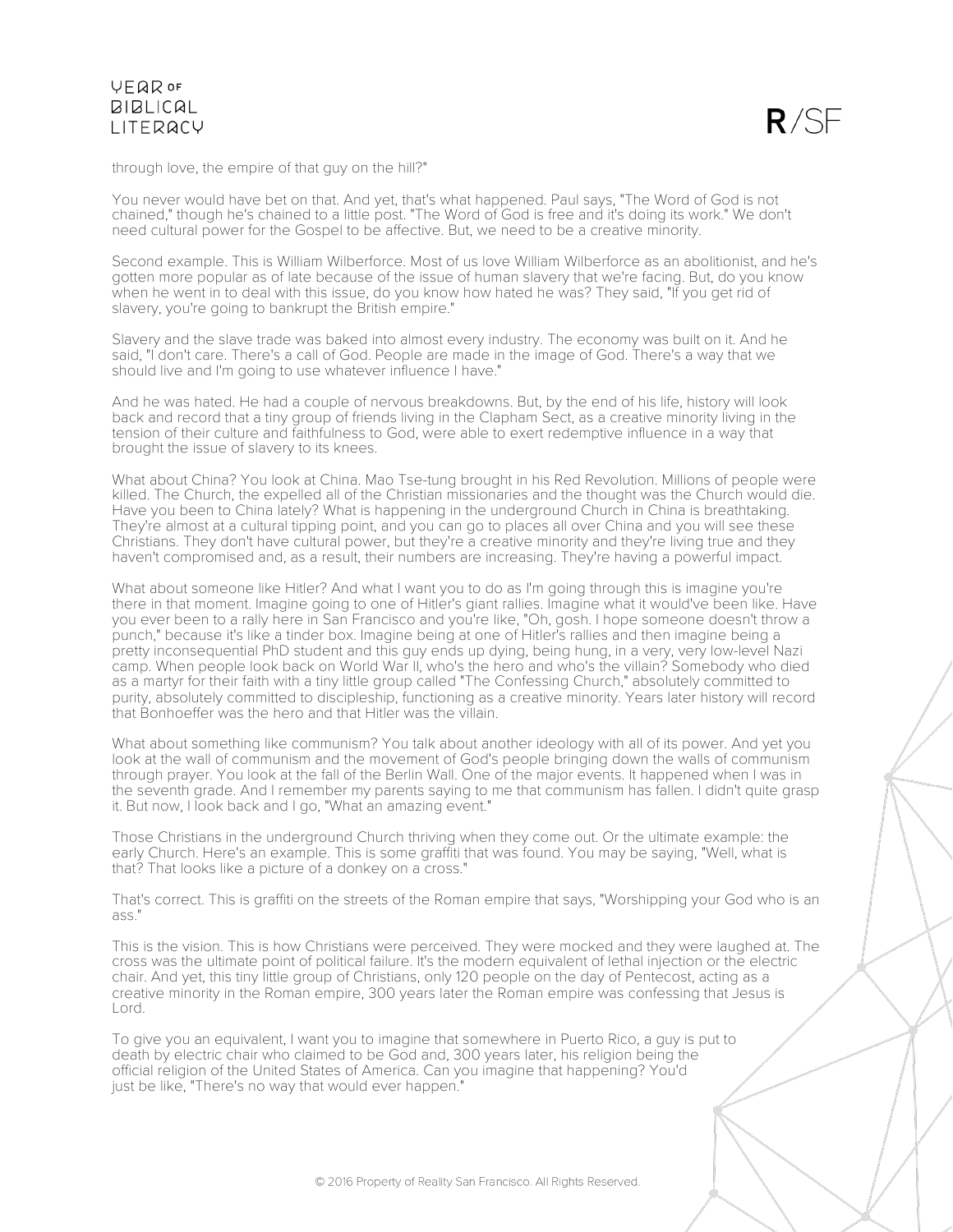$R/SF$ 

A creative minority that doesn't compromise that lives with prophetic tension, history tells us that when moments come like this, this is actually an opportunity and not a threat. So, let's go back to the Overton window just for a minute here. The Overton window. Maybe the unthinkable idea is that this is the best moment for the Church when many people are thinking it's the worst. Maybe it's the time for us to live fully as a creative minority without compromise and without fear and then that will become something that's radical. Maybe this is our opportunity to reverse the cultural narrative by faithfulness to the Gospel.

Okay. Back to the book of Daniel. Back to the book of Daniel. So, the reason why I share all of those things is because these are the tensions that Daniel had to live with. So, there's so many cross references between the time of history they lived and the time of history that we find ourselves in. Daniel, you know what his name means? "God is my judge."

That's not a bad name. So, the first thing Nebuchadnezzar tries to do is to rename everybody. His name means "God's my judge" and he can't be touched. So, he transcends whatever our culture says about him. The book of Daniel was written over a period of about 70 years, which means he had time to see the implications of what it meant to be faithful and to ride those waves out through a changing culture. He was there under various leaders, he was there under various political regimes and various empires. Yet, here he was, faithful to God in the midst of it.

Something else that's fascinating, and you see this throughout the Scriptures: the more the people of God are a minority and they're displaced, the more supernatural God begins to act. The darker our culture gets, the more you should expect the supernatural power of God to move. You could go through all of the places where it's getting dark and you'll begin to see that God's breaking in. So, half of the book of Daniel is of dreams and of revelation. It's about intercessory prayer. It's about angels showing up. It's a crazy book. Because, the more you press in, without all the cultural excess, you press into the heart of the Christian faith, the more the supernatural power of God is revealed.

It was written over 70 years. More supernatural. And it's a story of personal discipleship. This is his example of what it looks like to have favor and to be imprisoned. To go from moments of power to being completely dismissed. It is a case study in how to be a creative minority. How did the book of Daniel happen? How did they get there? How did their Overton window get them from being the head and not the tail, the people of God with power and influence over the nations to where they're completely displaced, the temple is destroyed and all the articles are taken out and carried off? How did that happen?

Several things. They neglected the poor. God warned them again and again and again: "You were slaves in Egypt. Do not treat your slaves poorly." He warned them again and again and again: "You've been brought out. You need to rest. Do not work around the clock," which doesn't have implications for a place like this. Taking Sabbath seriously. He warned them about idolatry and again and again and again they were seduced by the gods of other nations. They were trusting in other powers. And God says, "If you do these things, you will be judged."

So God, in this picture that we're seeing, is so sovereign that He's actually using the pagan nations to judge and shape His people. Now, you have to understand how absolutely revolutionary this was. At that time, your God was connected to your geography. So, if you lived in Egypt, you had Egyptians gods. If you lived in Israel, you had an Israeli god. Your geography and your God could not be separated. And yet, Daniel makes the claim that there's a God who's above all other gods who is so sovereign and so powerful He's directing all of the affairs of men so He can be trusted even when we're in a position of exile.

The Babylonians come along, Nebuchadnezzar, with their god "Marduk," their creation story, their world power. And then Daniel finds himself in a position of being faithful to God, but also fruitful in his relationship. He's given favor. He's a cultural elite. He's trained. He's given a position of influence. He's speaking truth to power on multiple occasions and he ultimately experiences persecution where his faithfulness to God gives him a death sentence. So, you see this incredible example of what it means to be a creative minority. Not to trust in the things that are happening around you, but to trust in the one, true God. A creative minority in Babylon.

So, you may be thinking at this particular point, "Okay. I get this. Thanks for framing up the book of Daniel. Okay. The people of God are being judged. They've violated the covenant. The Babylonians are coming in. They're in exile. Then they have to figure out how to be God's people. Okay. Daniel has a God who's his judge. He seems to have a vision that transcends any political environment, and that's great."